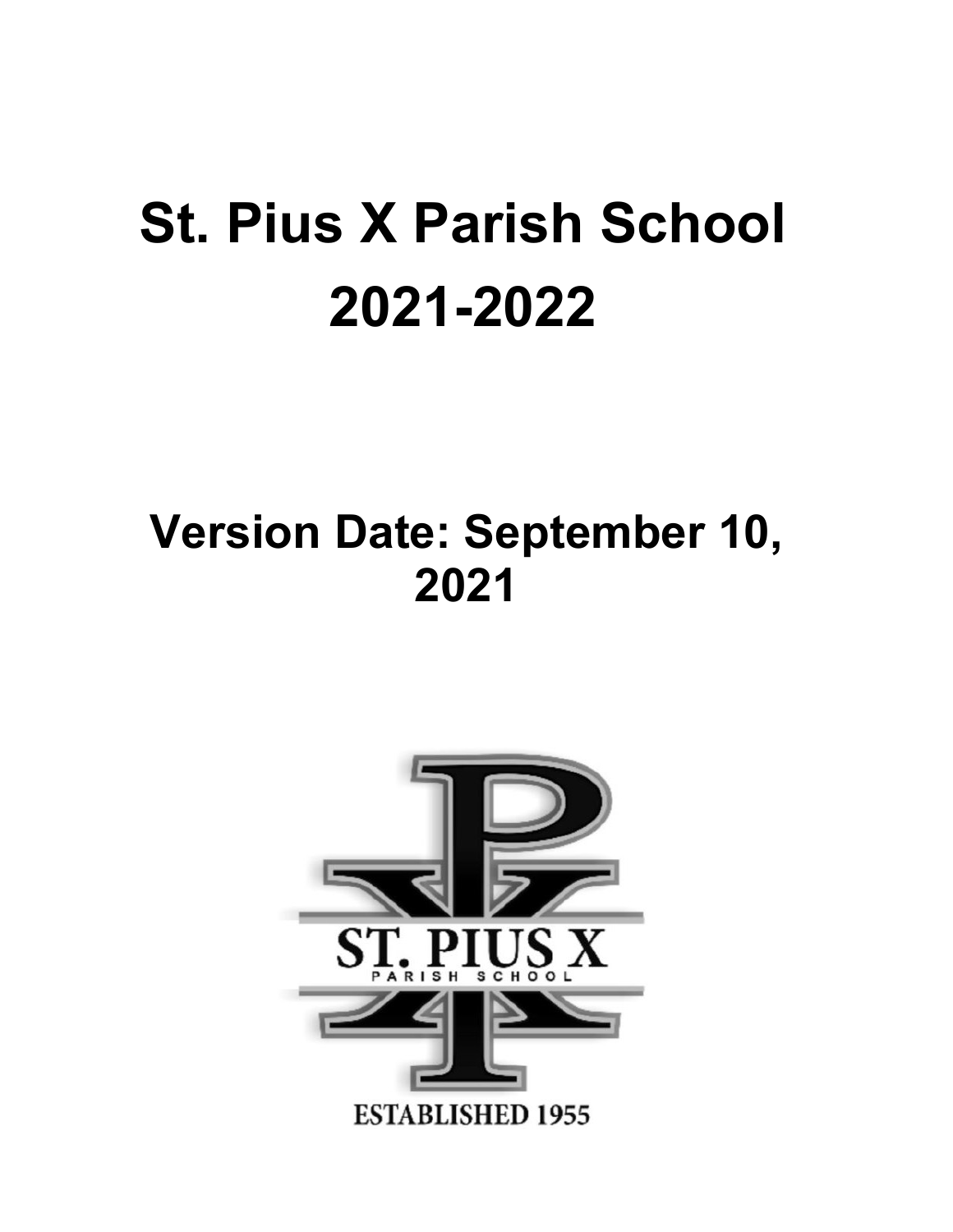August 23, 2021

Dear St. Pius X School Community,

I pray that you all are safe and healthy during this time. Thank you for your patience as we prepared plans for opening for the 2021-2022 school year. We will be returning to school for fully-in-person instruction. Our plan for reopening school is built upon our mission statement, "At. St. Pius X School, we aim to inspire, motivate, and empower our school community through our faith, family, stewardship, and academic excellence."

This document is a collection of guidelines developed by the CDC, the California Department of Education, the California Department of Public Health, the Archdiocese of Los Angeles Department of Catholic Schools, and staff input. The measures we are taking mitigate, not eliminate, the virus spread. Given the continued uncertainty of the COVID-19 pandemic and the fluidity of continued modifications and restrictions, we ask that you are flexible and adapt to any changing conditions. Our plans are subject to change based on future conditions and/or recommendations/requirements put in place by state and local health agencies and in consultation from the Archdiocese of Los Angeles Department of Catholic Schools, and the Los Angeles County Public Health Department.

Again, we thank you for your patience and understanding during these challenging times. We look forward to seeing all of our students in transitional kindergarten through eighth grade on August 24, 2021.

Sincerely,

Heather Haigh

Mrs. Heather Haigh Principal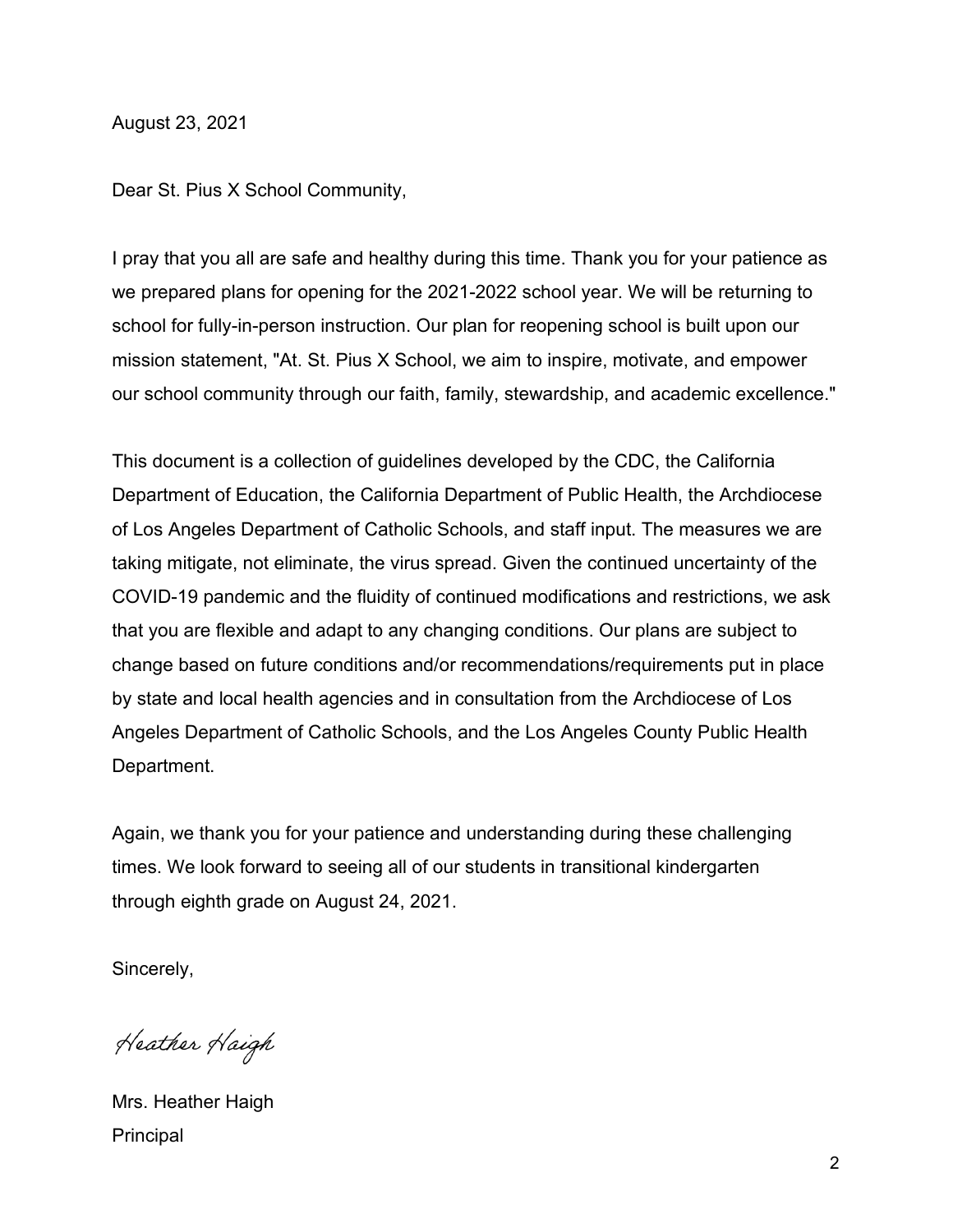### **Overview**

Saint Pius X Parish School plans for the upcoming 2021-2022 academic are outlined below. This plan provides an overview of the health and safety measures that all staff will adhere to, during school hours, in an effort to uphold the utmost safety precautions of all its students and staff.

The aforementioned plans will be in effect as soon as we return for in person instruction on the school campus. Moreover, please be advised, such plans are subject to change, as deemed both necessary and appropriate. Any and all amendments to the operational plans and/or policies will be communicated to all school families accordingly.

- I. General Measures
- II. Promoting a Healthy School Environment
	- A. Enhanced Cleaning and Disinfecting Measures
	- B. Health and Safety
	- C. Healthy Hygiene Practices
	- D. Protective Equipment
	- E. Physical Distancing
- III. Continuity of Education
	- A. Absences Due to Illness Distance Learning
	- B. School Closure Distance Learning
- IV. Communication
- V. Health and Safety
- VI. Decision Pathways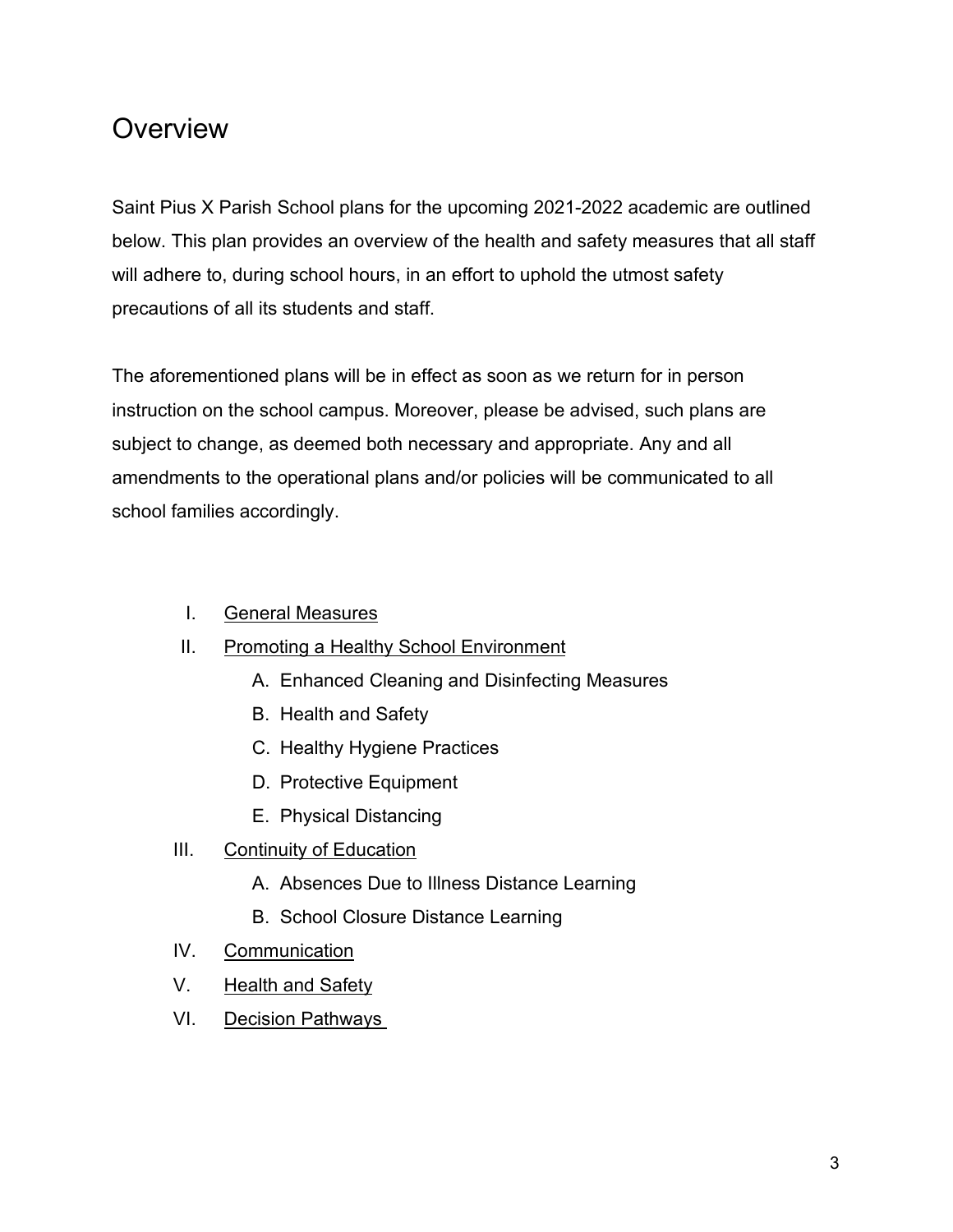## *I. General Measures:*

**The following provides a detailed list of changes that will be implemented to improve the overall safety and well being of St. Pius X students and staff.**

- All visitors are required to wear a face covering and practice social distancing when on campus.
- Visitors must enter through the school office
- Minimal shared objects and materials (only when deemed necessary)
- Students' approved classroom supplies must remain in classrooms
- Prohibit use of drinking fountains
- Encourage students to bring water in reusable bottles/thermos
- Water bottle filling station has been installed on the school campus
- Water bottles will be sent home daily, to be properly cleaned
- Classroom doors and windows will remain open as much as possible to ensure ample ventilation

## *II. Promoting a Healthy School Environment:*

- **A. Enhanced Cleaning and Disinfecting Measures: our faculty will implement all-new cleaning protocols on a daily basis.**
- Routine cleaning and disinfecting of all surfaces within the school grounds, daily
	- School restrooms are cleaned multiplied times per day.
	- Students' desk surfaces are disinfected throughout the school day.
- Additional deep cleaning and disinfecting of all classrooms, restrooms, and school buildings taking place when students are not on campus (once a week, either in the evening or during the weekend).
- Cleaning regimen to use EPA approved cleaning and disinfecting products and equipment for use against viral pathogens including COVID-19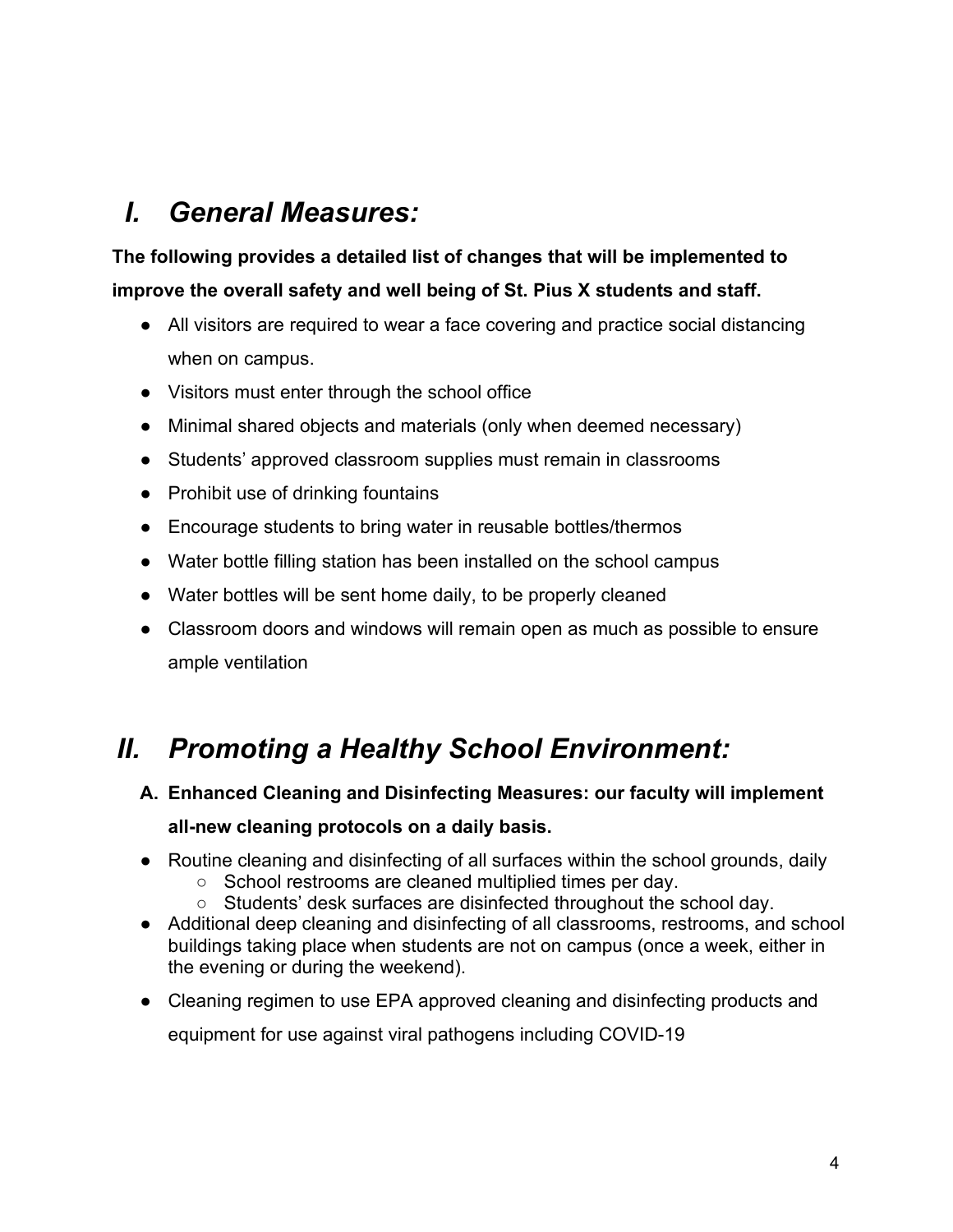#### **B. Health and Safety**

- Parents and/or guardians are expected to monitor and assess students' health before leaving for school. Students should remain home if any of the following symptoms are displayed: a temperature of 100 degrees or higher, congestion (not caused by allergies), cough, sore throat, nausea, stomachache, headache, earache, loss of taste and/or smell; symptoms consistent with COVD-19 and/or if they have had close contact with aperson diagnosed with COVID-19.
- Students and staff with prior symptoms will not be allowed to return to school until he or she remains symptom(s) free and without the need for medication for a minimum of 24 consistent hours.
- **In the event that any school community stakeholder(s) including staff, students, parents, and/or guardians are believed to have been exposed and/or has tested positive with COVID-19 it is the responsibility and expectation this information will be communicated to the school principal, immediately via email at [principal@spxraiders.com](mailto:principal@spxraiders.com) or by phoning the school office. Please note, confidentiality will be upheld at all times.**
- CCD Parish Groups are not using the school campus for classes, as they are conducting their CCD classes via Zoom.

#### **C. Healthy Practices**

- Daily routine of students will include regular hand washing and hand sanitizing as deemed necessary and appropriate
- Best hygiene techniques will be encouraged throughout the day to include handwashing techniques, avoiding contact with one's eyes, nose and mouth, and covering coughs and sneezes
- Hand sanitizer stations will be accessible to students and staff in every classroom and throughout the school buildings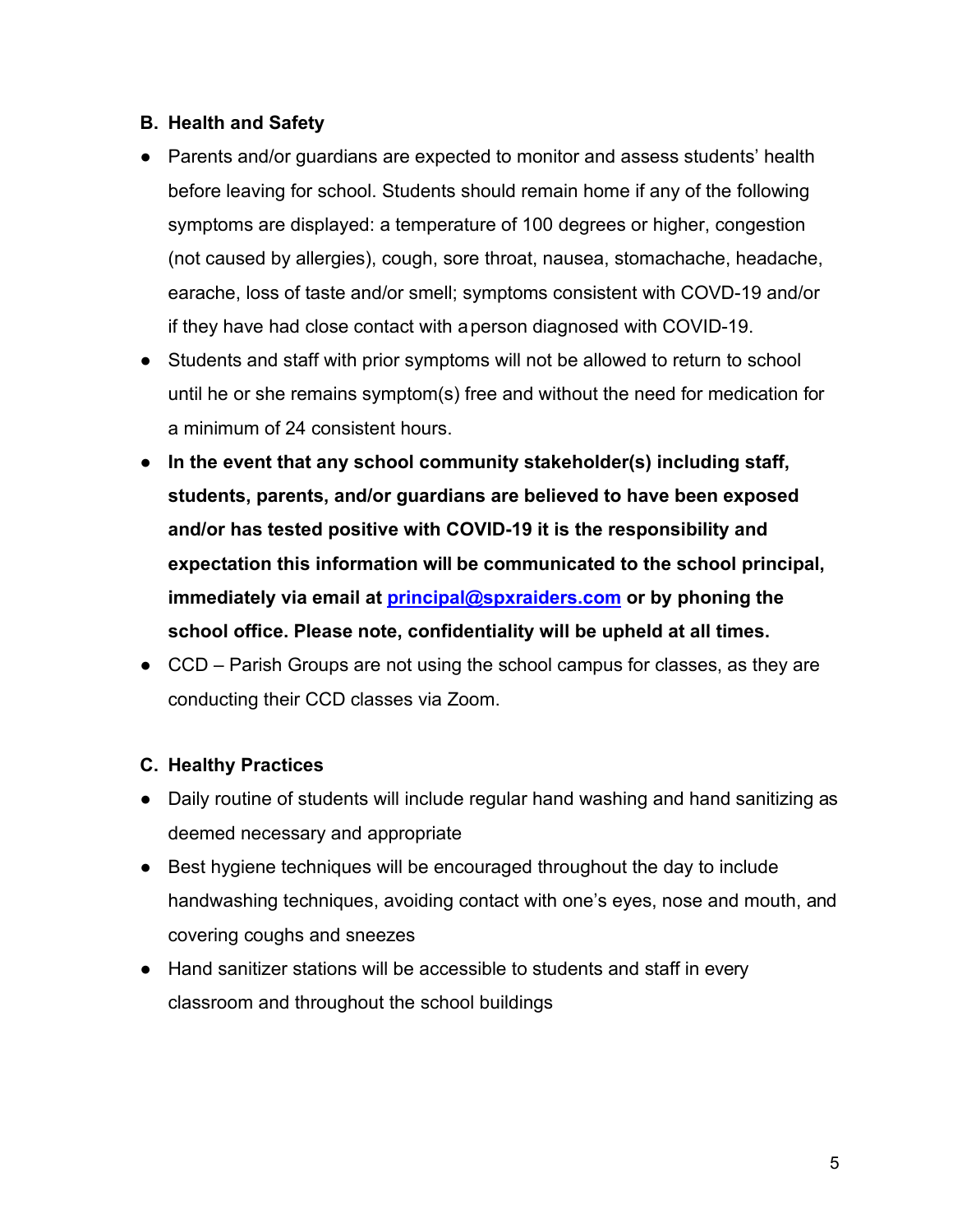#### **D. Protective Equipment**

- Students are required to wear face coverings. Face coverings are helpful when physical distancing is not feasible.
- Students should have a spare face mask at school in a labeled Ziploc bag.
- All staff are required to wear face coverings when on site indoors and in the presence of other staff, students, parents, or volunteers. The only exception to this guideline will be for those who have provided the school with appropriate medical documentation.
- Face coverings are optional outdoors at recess, lunch, and during Physical Education class.
- School guests and/or visitors who enter the school are required to wear a face covering, at all times. Entry through the school office only.
- Families are asked to ensure any and all masks worn are cleaned routinely.

#### **E. Physical Distancing**

- Physical distancing will be enforced appropriately both inside and outside the classroom as well as the front office.
- Each class has their own designated area where the students eat their lunch outdoors daily.
- Dismissal times:
	- $\circ$  Monday Thursday dismissal time: 3:00 pm  $-$  3:15 pm
	- $\circ$  Friday dismissal will begin at 12:00 pm  $-$  12:15 pm
	- Morning and afternoon daycare available
		- Morning daycare: 7 am 7:30 am
		- Afternoon daycare available until 6 pm, exceptions: some school holidays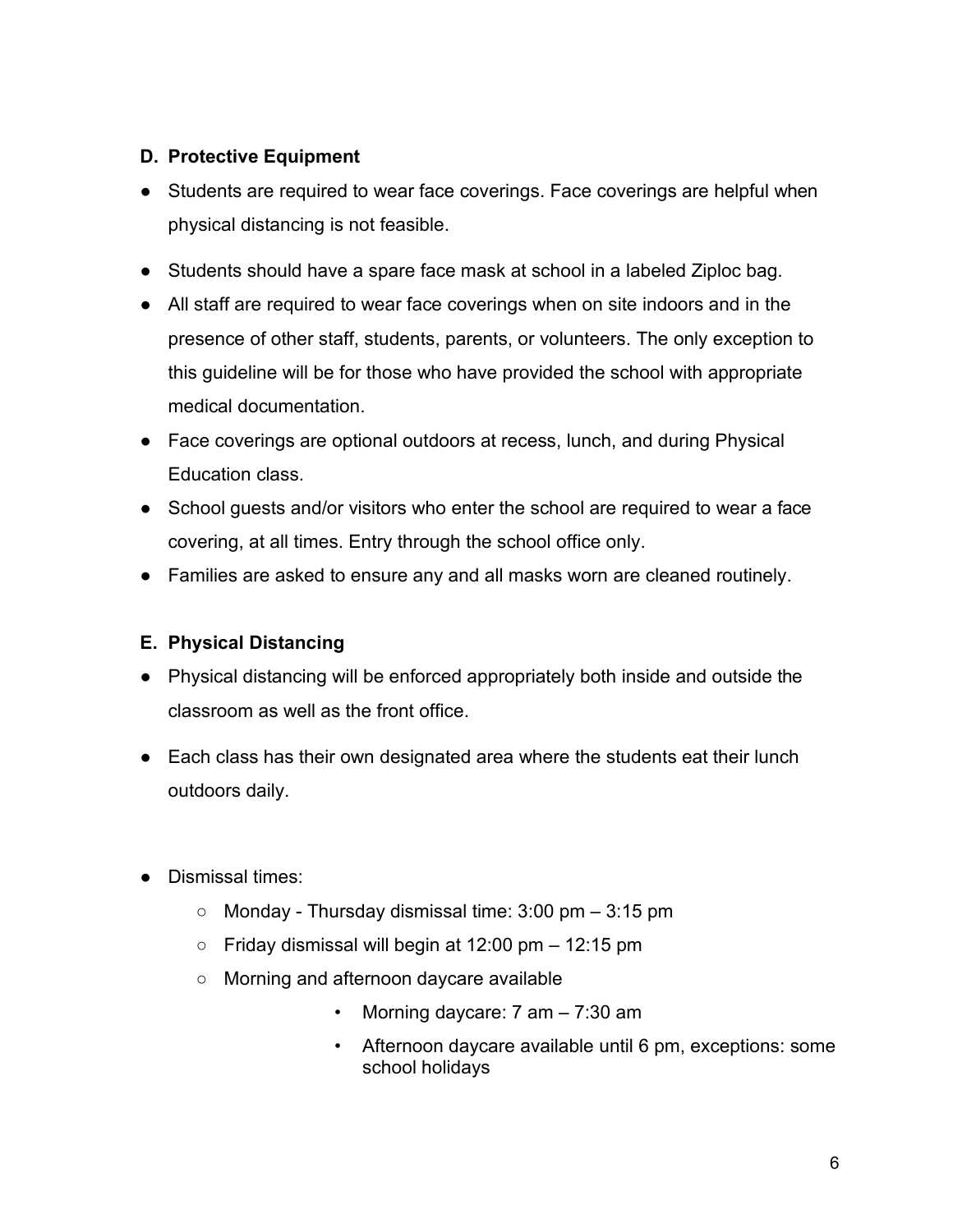### *III. Continuity of Education:*

#### **A. Absence Due to Illness Distance Learning**

In the event, a student becomes ill, St. Pius X Parish School remains committed to the academic achievement of all its students. Student(s) who remain home due to illness and/or quarantine will be able to access daily lessons, assignments, hand-outs, and resources. As always, communication between families and school staff is highly encouraged via email, and Class Dojo.

#### **B. School Closure - Distance Learning**

In the event the stay-at-home order is reinstated, and guidelines warrant a transition to a distance learning model, such learning will occur both asynchronously (recorded) and synchronously (live)\*.

\*Asynchronous learning is when instruction and learning do not happen at the same time for all students. As a result, the teacher provides instruction (pre-recorded videos), resources and assignments via Google Classroom. In this manner, students will have access to learning at a time that works best for them and their families. Synchronous learning is a learning style where students and teachers are engaged online and learning at the same time. This occurs when the teacher is teaching live via Google Meets. Expectations will be clearly defined for students, parents, and teachers.

In the event of plans for a transition to distance learning, St. Pius X families will be notified immediately.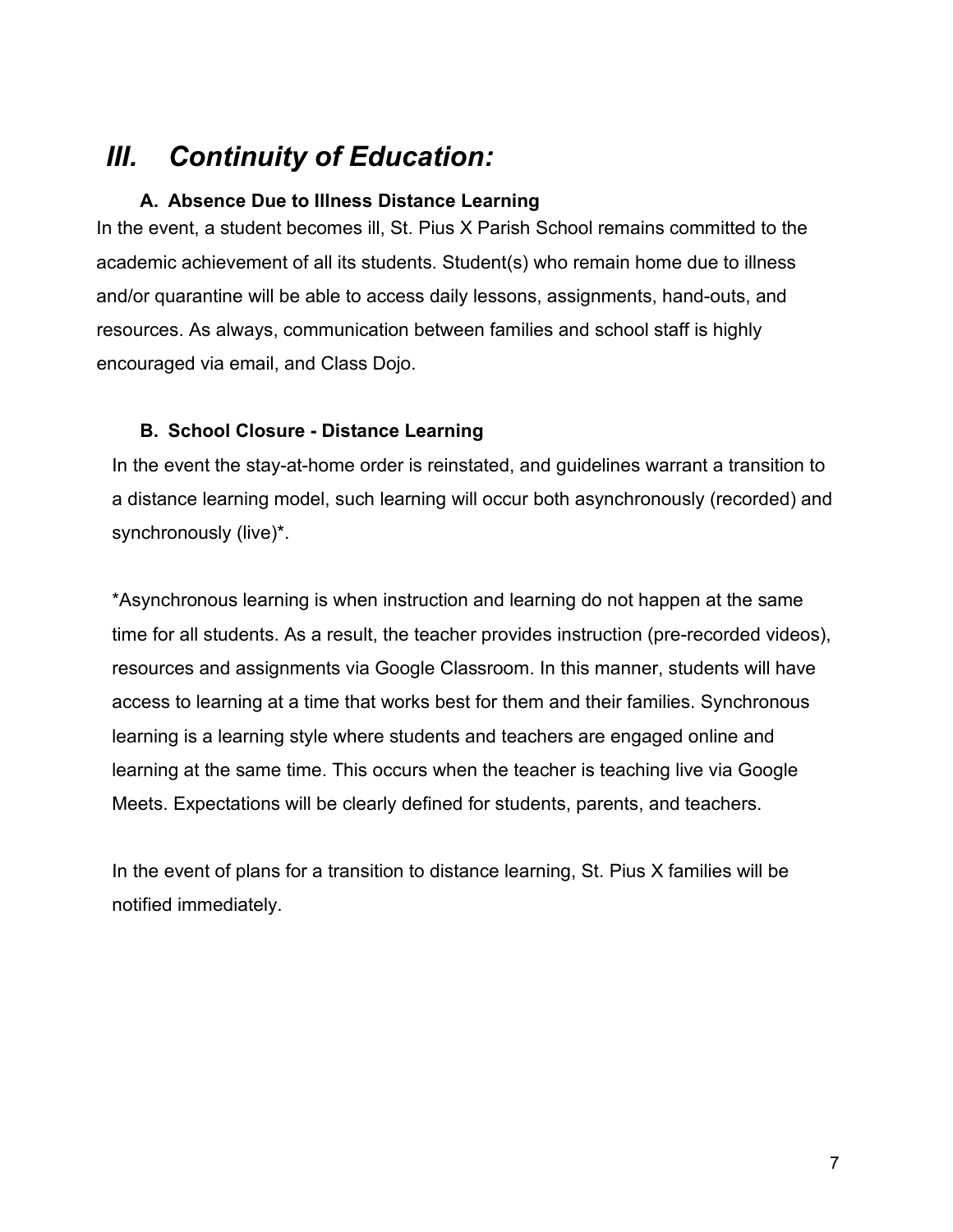## *IV. Communication:*

● St. Pius X Parish School will prioritize the use of email(s) to inform families about any and all time sensitive COVID-19 information as well as other relevant information pertinent to the school. Additionally, Class Dojo may also serve as another platform to communicate with families. For this reason, parents and families are encouraged to check their emails, daily.

## *V. Health & Safety – Screening, Exposure Management & COVID-19 Reporting:*

- In the event that any school community stakeholder(s) including staff, students, parents, and/or guardians are believed to have been **exposed and/or has tested positive with COVID-19 it is the responsibility and expectation this information will be communicated to the school principal, immediately.**
- If a staff member and/or a student is positive for COVID-19 those individuals who were within close contact of the individual will be notified immediately.
- Please note, confidentiality will be upheld at all times.

## *VI. Decision Pathways:*

For students with **Symptoms**:

- At-home screening identifies student or staff with 1 or more symptoms of COVID-19, the individual is not allowed to come onto campus.
- Screening identifies student or staff with 1 or more symptoms of COVID-19, the individual will be sent home.
- Parent/guardian is instructed to consult Medical Provider for further evaluation and possible COVID-19 testing.
	- Medical Provider confirms that child **does not** have symptoms consistent with COVID-19, then child stays home per medical provider guidance.
- Medical provider is not consulted, or medical provider confirms child has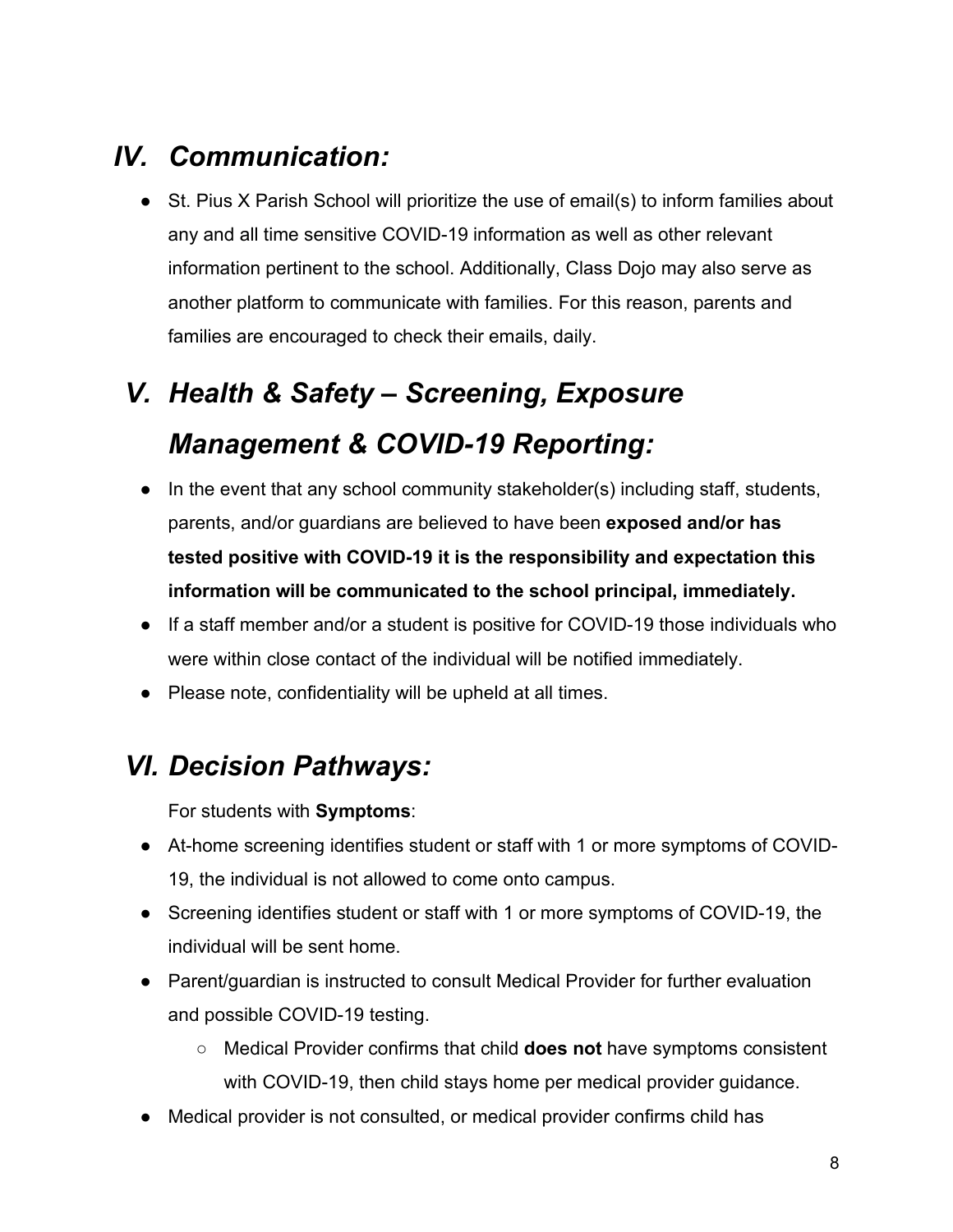symptoms consistent with COVID-19.

- Child takes a COVID-19 lab test
- Child has **negative COVID-19** molecular test child stays home until fever free, without fever reducing medication for 24 hours and improved symptoms.
- Child has positive COVID-19 diagnostic viral test Child follows Home Isolation Guidance.
- Child is not tested for COVID-19, child follows Home Isolation Guidance.
- Home Isolation Guidance: <http://publichealth.lacounty.gov/acd/ncorona2019/covidisolation/>

For students who may have been **exposed**:

- If the student has been potentially exposed to an individual who is positive for COVID-19 but did not make close contact with this individual, the student must take a COVID-19 test.
	- $\circ$  If the COVID-19 lab test is negative and the student has no symptoms the student may return to school without quarantining.
- If the student has been in close contact with an individual who has symptoms of COVID-19 or is positive for COVID-19 the student must isolate and quarantine, following the Home Isolation Guidance.
	- o **"Close Contact through [Proximity and Duration of](https://www.cdc.gov/coronavirus/2019-ncov/science/science-briefs/sars-cov-2-transmission.html)  [Exposure](https://www.cdc.gov/coronavirus/2019-ncov/science/science-briefs/sars-cov-2-transmission.html)**: Someone who was within [6 feet of an infected](https://www.cdc.gov/coronavirus/2019-ncov/prevent-getting-sick/prevention.html#stay6ft)  [person](https://www.cdc.gov/coronavirus/2019-ncov/prevent-getting-sick/prevention.html#stay6ft) (laboratory-confirmed or a [clinically compatible illness\)](https://www.cdc.gov/coronavirus/2019-ncov/hcp/clinical-guidance-management-patients.html) for a cumulative total of 15 minutes or more over a 24-hour period (for example*, three individual 5-minute exposures for a total of 15 minutes).* An infected person can spread SARS-CoV-2 starting from 2 days before they have any symptoms (or, for asymptomatic patients, 2 days before the positive